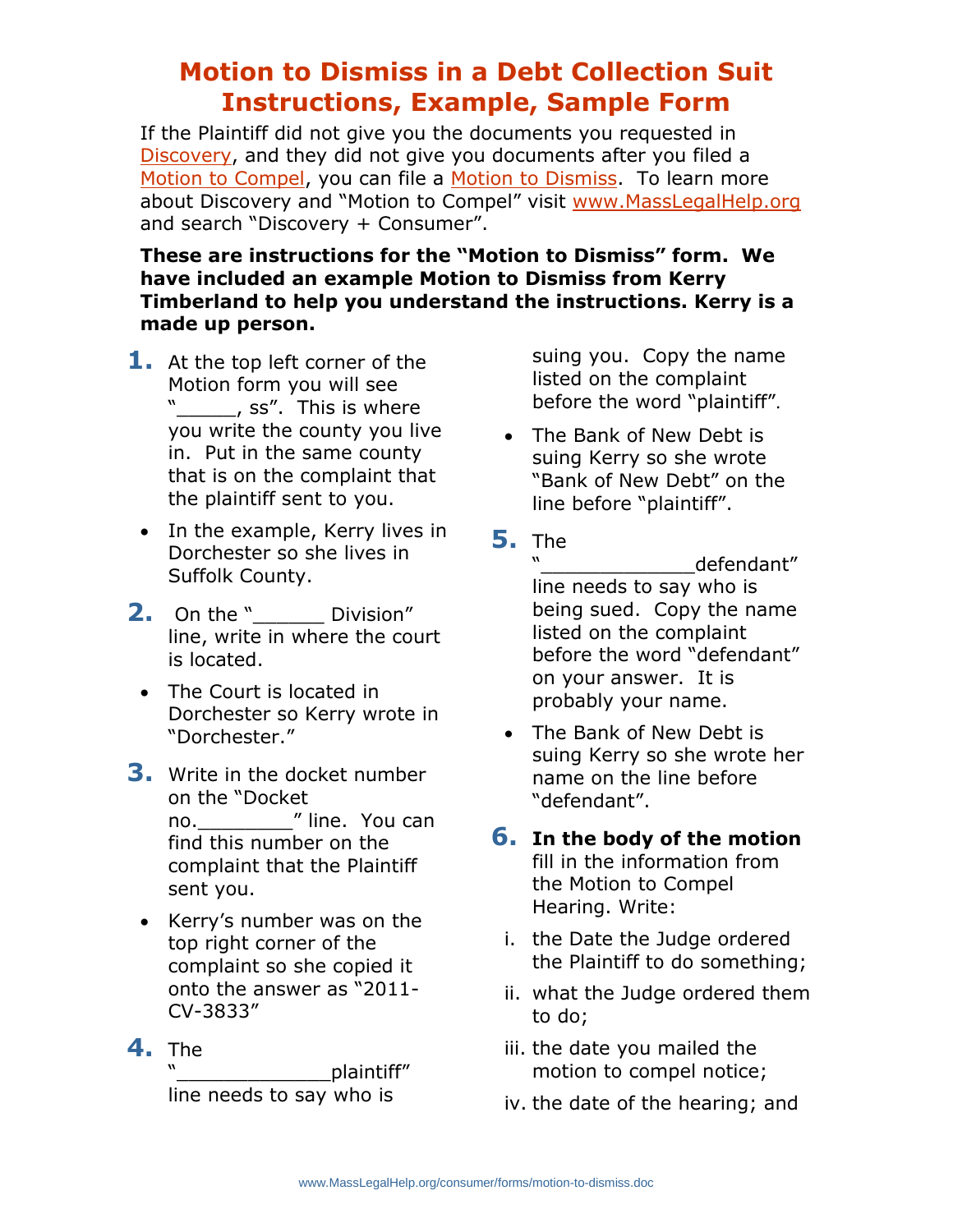- v. the date the judge said they needed to give you documents.
- Kerry mailed her Discovery request April 10 and did not receive anything from the Plaintiff so she wrote in April 10th. She mailed the Motion to Compel on June 30, 2012 so she wrote that date. The hearing was July 15, 2012. The Judge gave the Plaintiffs until July 30, 2012 to give her documents so she wrote that date as well. The plaintiff did not give her any documents so she filed this motion.
- **7.** Sign the motion.
- **8. In the "Notice of Hearing Section"** Call the Civil Clerk's Office of the court where your case is located. Ask when they have a hearing date for your motion to be heard. The hearing days are usually the same day and time every week. Pick the date 2 weeks away and write it in the "Notice of Hearing" section of your motion.
	- Kerry's District Court has a hearing date on the 15th of August. That is 2 weeks from the day she is mailing her motion so she wrote it in on the motion.

# **9. In the "Certificate of Service" section**, write:

- today's date;
- the address of the plaintiff; and,
- check "hand delivery" or "first class mail."
- **10.** Make two copies of everything;
- **11.** Mail the original motion to the court;
- **12.** Mail a copy to the plaintiff; and
- **13.** Always keep a copy for yourself.
- **14.** Go to court on the hearing date. See MassLegalHelp and search for [When you go to](http://www.masslegalhelp.org/consumer/debt/court/discovery-no-response#compel_motion_date)  [court on the motion date](http://www.masslegalhelp.org/consumer/debt/court/discovery-no-response#compel_motion_date)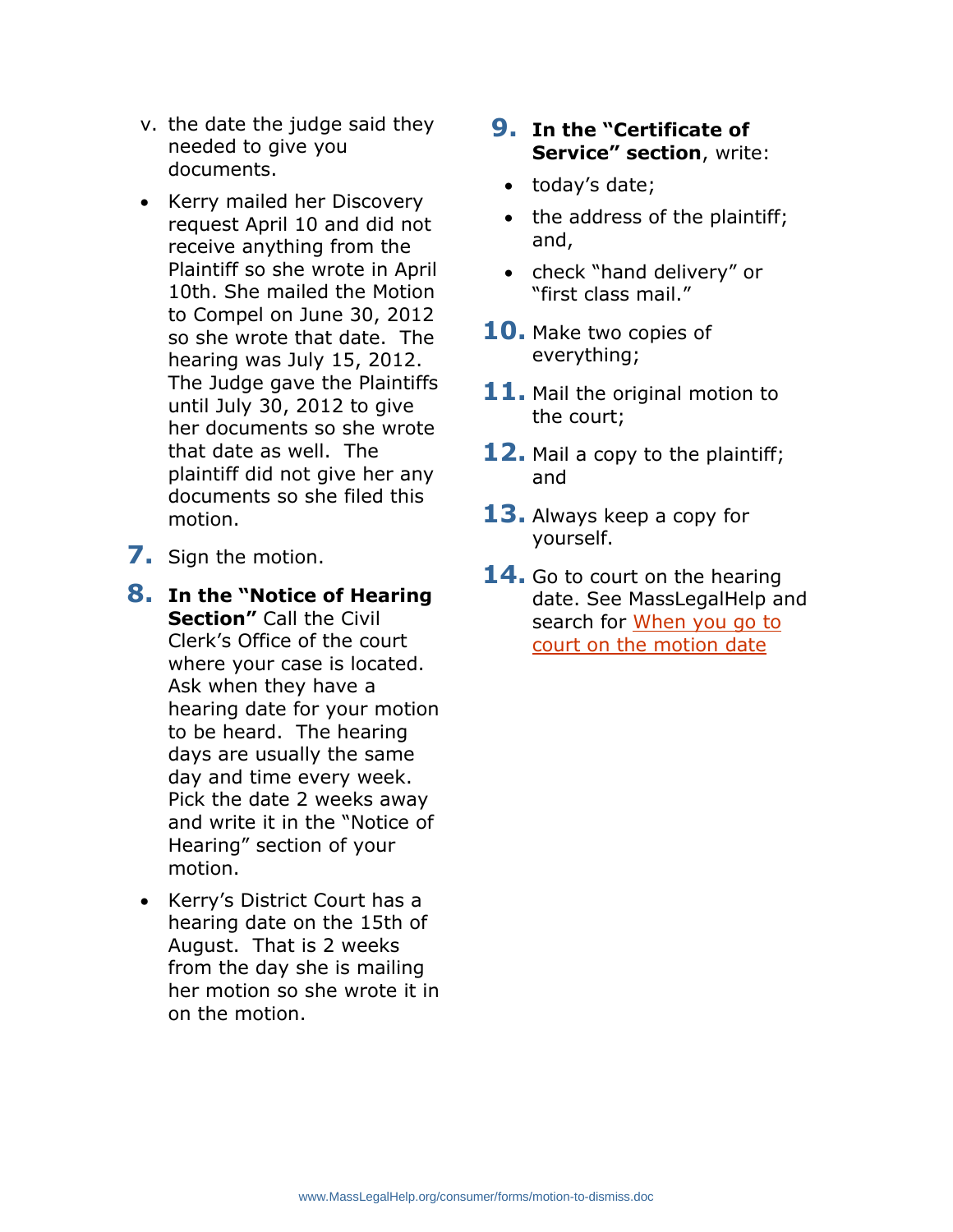# EXAMPLE MOTION TO DISMISS COMMONWEALTH OF MASSACHUSETTS THE TRIAL COURT OF THE COMMONWEALTH

SUFFOLK 5.5. The SUFFOLK of the SUFFOLK of the SUFFOLK of the SUFFOLK of the SUFFOLK of the SUFFOLK of the SUFFOLK of the SUFFOLK of the SUFFOLK of the SUFFOLK of the SUFFOLK of the SUFFOLK of the SUFFOLK of the SUFFOLK of DOCKET NO. 2011-CV-3833\_\_ Bank of New Debt Plaintiff, ) ) DEFENDANT'S MOTION TO DISMISS  $\mathbf{v}$ . ) (Your name)\_ Kerry Timberland ) Defendant.

NOW COMES the Defendant who hereby asks the Court to dismiss this case under Massachusetts Rules of Civil Procedure R. 37 (b)(2) (c) due to the Plaintiff's failure to comply with the Court's order dated <u>July 15, 2012</u> ordering Plaintiff to (what the court told the plaintiff to do) to provide defendant with answers to discovery requests.

In support of this motion, the Defendant states:

- 1. Defendant mailed via first class mail the Plaintiff's counsel discovery requests including Request for Production of Documents on (date) April 10, 2012
- 2. The Plaintiff did not respond to the Discovery Request with any documents.
- 3. Defendant mailed via first class mail to the Plaintiff's counsel Defendant's Motion to Compel Discovery on (date) June 30, 2012\_\_\_.
- 4. A hearing on Defendant's Motion to Compel Discovery was held on (date) July 15, 2012\_.
- 5. At said hearing the Court allowed Defendant's Motion to Compel requiring documents to be provided by  $_{\text{(date)}}$  July 30, 2012
- 6. Documents have not been provided at this time.

The Defendant respectfully requests the Court dismiss this case under Massachusetts Rules of Civil Procedure R. 37 (b)(2) (c) due to the Plaintiff's failure to comply with the Court's Order.

Respectfully submitted,

Signed:\_\_\_\_ Kerry Timberland\_ Your name: Kerry Timberland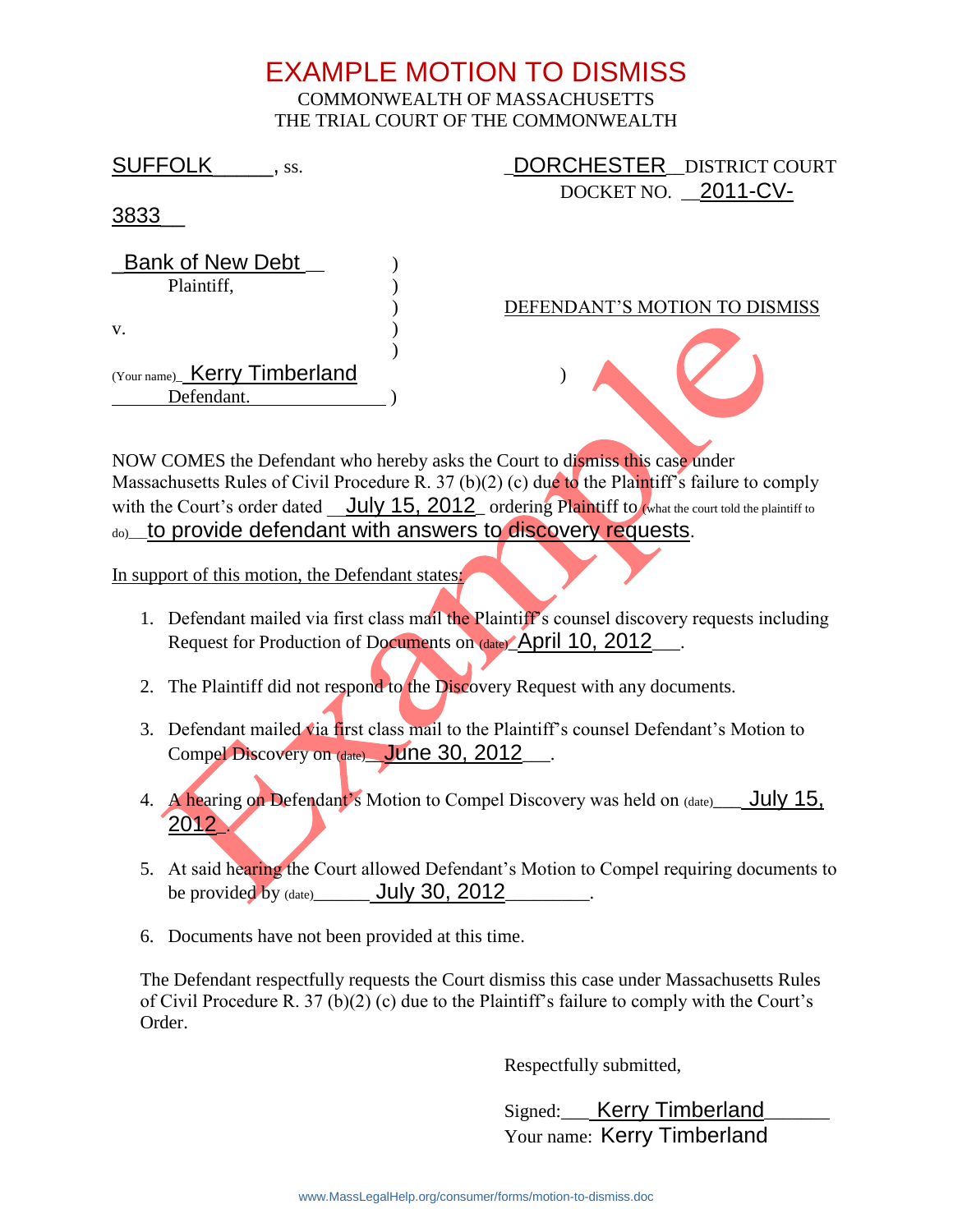#### **Notice of Hearing**

After calling the court to verify an open motion date, this motion has been marked for hearing on Date: **\_August 15, 2012\_at \_\_\_\_\_9 AM** o'clock.

### **Certificate of Service**

I hereby certify that a true copy of the above document was served upon the attorney of record for the Plaintiff (*check one*) in hand (  $\angle$  ) or by regular first class mail postage pre-paid (  $\angle\angle$  ) at this address: Law Firm of Ted Roco for Bank of New Debt, 1 Kimble St, Boston, MA 02222on (date)\_July 30, 2012.

| <b>Kerry Timberland</b> | <u>July 30, 2012</u> |
|-------------------------|----------------------|
|                         |                      |
|                         |                      |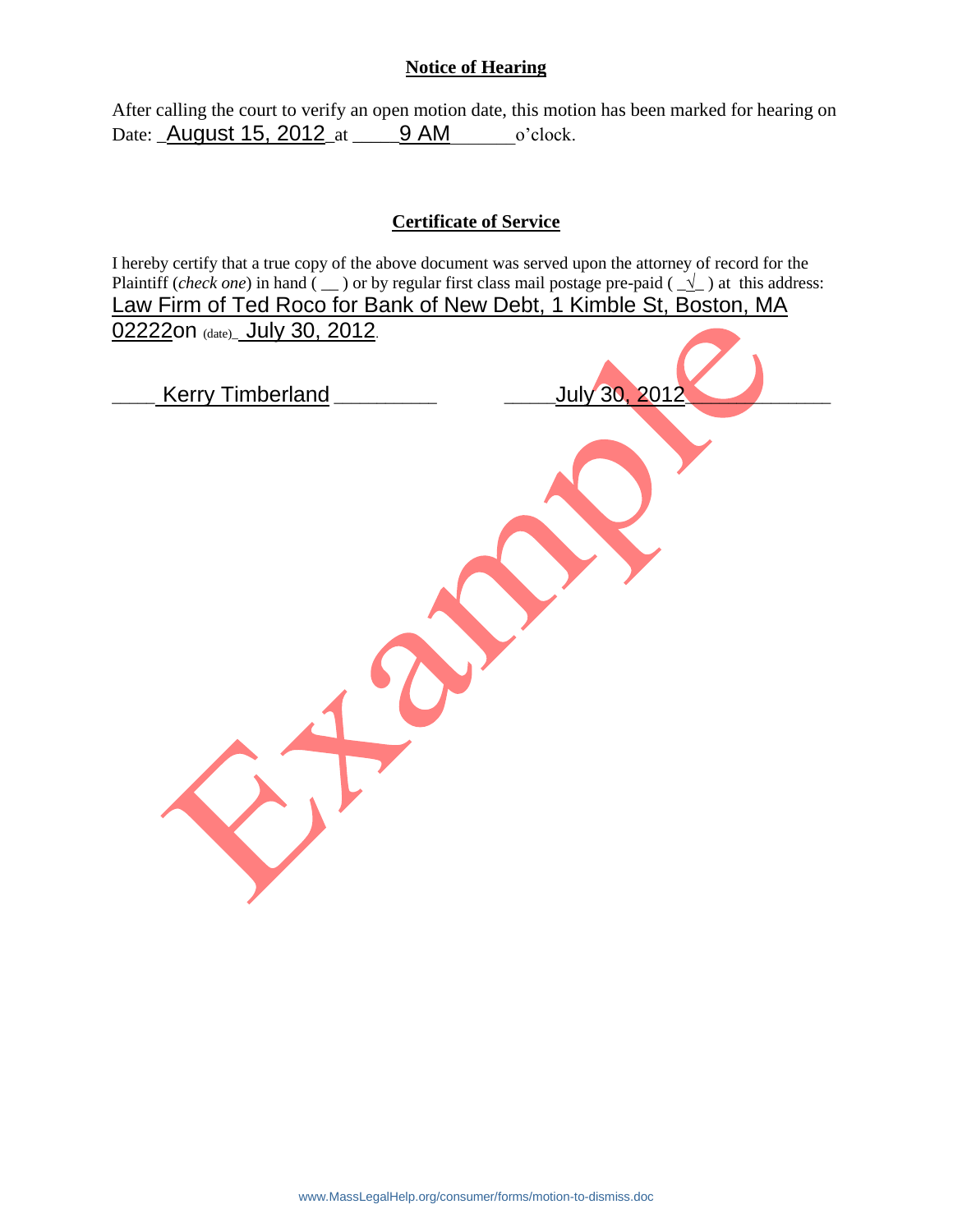#### COMMONWEALTH OF MASSACHUSETTS THE TRIAL COURT OFTHE COMMONWEALTH

| $\cdot$ SS.      | <b>DISTRICT COURT</b><br><b>DOCKET NUMBER</b> |
|------------------|-----------------------------------------------|
| Plaintiff,<br>V. | DEFENDANT'S MOTION TO DISMISS                 |
| (Your name)      |                                               |
| Defendant.       |                                               |

NOW COMES the Defendant who hereby asks the Court to dismiss this case under Massachusetts Rules of Civil Procedure R. 37 (b)(2) (c) due to the Plaintiff's failure to comply with the Court's order dated \_\_\_\_\_\_\_\_\_\_\_\_ ordering Plaintiff to (what the court told the plaintiff to do)\_\_\_\_\_\_\_\_\_\_\_\_\_\_\_\_\_\_\_\_\_\_\_\_\_\_\_\_\_\_\_\_\_\_\_\_\_\_\_\_\_\_\_\_\_\_\_\_\_\_.

In support of this motion, the Defendant states:

- 7. Defendant mailed via first class mail the Plaintiff's counsel discovery requests including Request for Production of Documents on (date) example.
- 8. The Plaintiff did not respond to the Discovery Request with any documents.
- 9. Defendant mailed via first class mail to the Plaintiff's counsel Defendant's Motion to Compel Discovery on (date)\_\_\_\_\_\_\_\_\_\_\_\_\_\_\_\_\_.
- 10. A hearing on Defendant's Motion to Compel Discovery was held on (date)
- 11. At the hearing the Court allowed Defendant's Motion to Compel requiring documents to be provided by (date)\_\_\_\_\_\_\_\_\_\_\_\_\_\_\_\_\_\_\_\_.
- 12. Documents have not been provided at this time.

The Defendant respectfully requests the Court dismiss this case under Massachusetts Rules of Civil Procedure R. 37 (b)(2) (c) due to the Plaintiff's failure to comply with the Court's Order.

Respectfully submitted,

Signed:\_\_\_ *\_\_\_\_\_\_\_\_\_\_\_*\_\_\_\_\_\_\_

Your name: